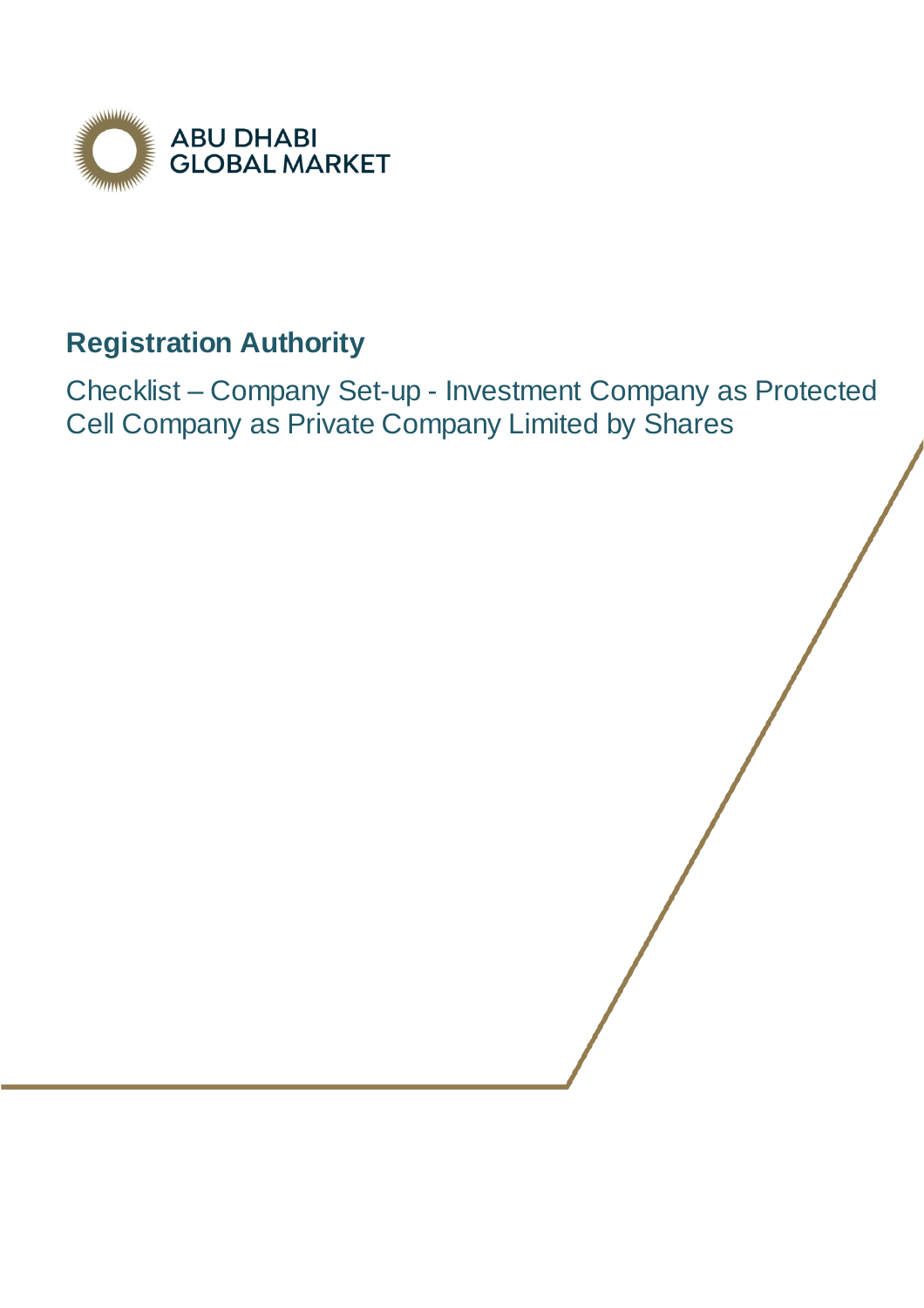## **INCORPORATION / REGISTRATION OF COMPANY – STANDARD REQUIREMENTS**

Investment Company as Protected Cell Company as Private Company Limited by Shares

|                          | <b>Standard Requirements</b>                                                                                                                                                                                                                                                                                                                                                                                                                                                                                                                                                                                                                                                                                                                                                                                                                                                                                                                                                                                                                                                                                                                                                                           | <b>Useful Links</b>                              |
|--------------------------|--------------------------------------------------------------------------------------------------------------------------------------------------------------------------------------------------------------------------------------------------------------------------------------------------------------------------------------------------------------------------------------------------------------------------------------------------------------------------------------------------------------------------------------------------------------------------------------------------------------------------------------------------------------------------------------------------------------------------------------------------------------------------------------------------------------------------------------------------------------------------------------------------------------------------------------------------------------------------------------------------------------------------------------------------------------------------------------------------------------------------------------------------------------------------------------------------------|--------------------------------------------------|
|                          | Notification to the ADGM FSRA                                                                                                                                                                                                                                                                                                                                                                                                                                                                                                                                                                                                                                                                                                                                                                                                                                                                                                                                                                                                                                                                                                                                                                          | <b>ADGM Investment Funds</b>                     |
|                          | Please refer to the provided FSRA guidance material for<br>$\qquad \qquad \blacksquare$<br>investment funds                                                                                                                                                                                                                                                                                                                                                                                                                                                                                                                                                                                                                                                                                                                                                                                                                                                                                                                                                                                                                                                                                            |                                                  |
|                          | Choose a company name.                                                                                                                                                                                                                                                                                                                                                                                                                                                                                                                                                                                                                                                                                                                                                                                                                                                                                                                                                                                                                                                                                                                                                                                 | www.registration.adgm.com                        |
|                          | Search if the company name is still available<br>Refer: Business and Company Name Rules<br>$\qquad \qquad \blacksquare$<br>Similar name declaration may be required if the applicants<br>$\qquad \qquad -$<br>are using a proposed name that is similar to others<br>The name of a Protected Cell Company which is a Private<br>$\blacksquare$<br>Limited Company must be followed with "Protected Cell<br>Company" (or "PCC"), and then followed with either<br>"LIMITED", "limited", "ltd", "LTD", "l.t.d." or "L.T.D."<br>If the business activity is 6434 Closed ended investment<br>company, then the proposed name must include one of the<br>following word(s): "Closed-Ended Investment Company",<br>"CEIC", "closed ended investment company", "ceic",<br>"(CLOSED ENDED INVESTMENT COMPANY)", "(CEIC)",<br>"(closed ended investment company)" or "(ceic)".<br>If the business activity is 6435 Open ended investment<br>company, then the proposed name must include one of the<br>following word(s): "Open-Ended Investment Company",<br>"OEIC", "open ended investment company", "oeic", "(OPEN<br>ENDED INVESTMENT COMPANY)", "(OEIC)", "(open<br>ended investment company)" or "(oeic)" | <b>Business and Company Name</b><br><b>Rules</b> |
| $\overline{\phantom{a}}$ | Select the accounting reference date/end of the fiscal year.<br>(standard: 31 December)                                                                                                                                                                                                                                                                                                                                                                                                                                                                                                                                                                                                                                                                                                                                                                                                                                                                                                                                                                                                                                                                                                                |                                                  |
| $\Box$                   | Articles of association                                                                                                                                                                                                                                                                                                                                                                                                                                                                                                                                                                                                                                                                                                                                                                                                                                                                                                                                                                                                                                                                                                                                                                                |                                                  |
|                          | Bespoke Articles – the Articles of an Association of an<br>Investment Company are Bespoke by default<br>The articles must provide that the company is established<br>as an investment company<br>If signed version is to be used, evidence of signing<br>authority is required                                                                                                                                                                                                                                                                                                                                                                                                                                                                                                                                                                                                                                                                                                                                                                                                                                                                                                                         |                                                  |
|                          | <b>Registered Office Address</b>                                                                                                                                                                                                                                                                                                                                                                                                                                                                                                                                                                                                                                                                                                                                                                                                                                                                                                                                                                                                                                                                                                                                                                       | <b>Consent Letter Template</b>                   |
|                          | Consent Letter for registered office address provision<br>from ADGM registered Fund Manager or Company                                                                                                                                                                                                                                                                                                                                                                                                                                                                                                                                                                                                                                                                                                                                                                                                                                                                                                                                                                                                                                                                                                 |                                                  |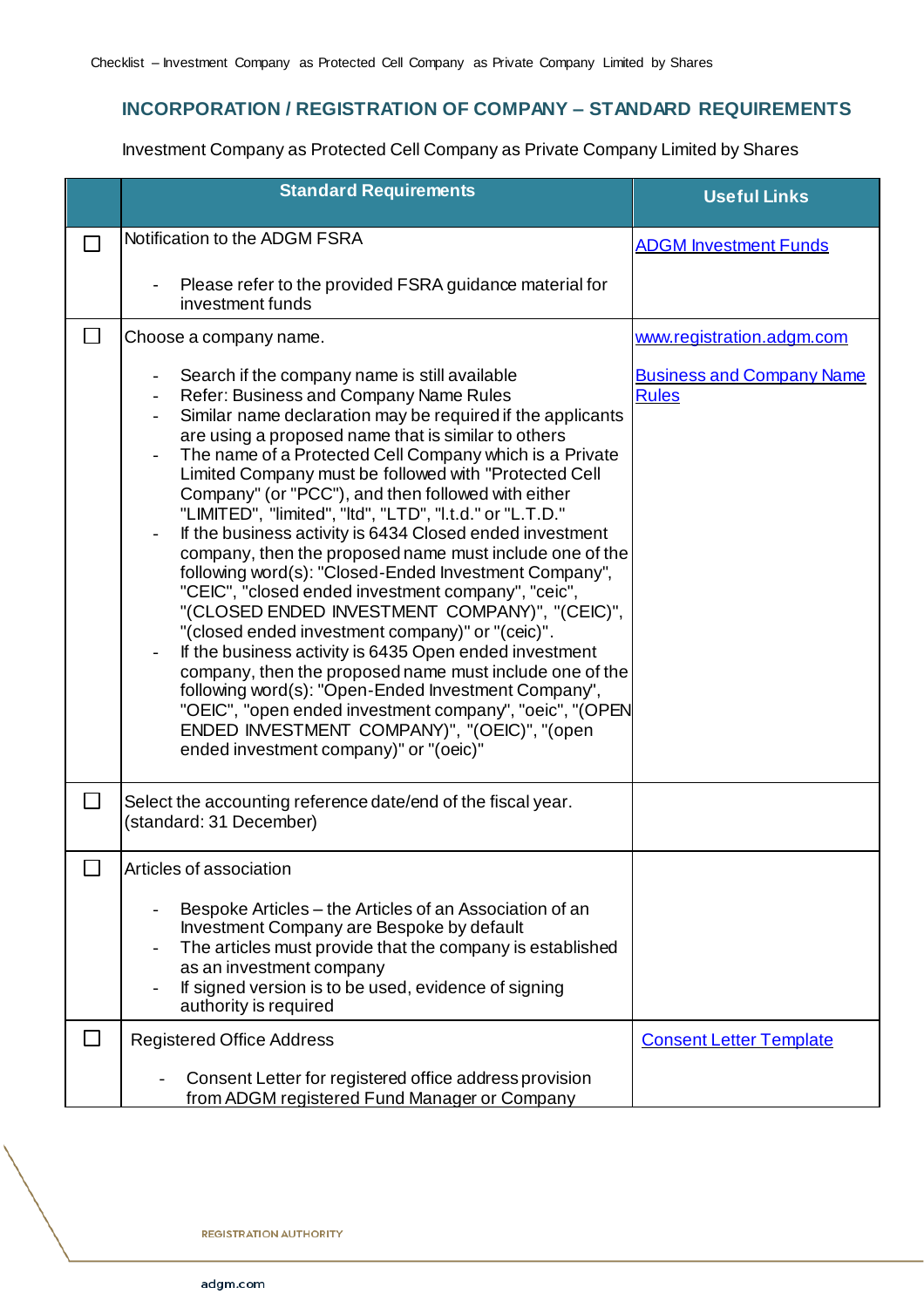|               | Service Provider (template available on the ADGM<br>website)                                                                                                                                                                                                                                                                                                                                                                                                                                                                    |                                                                     |
|---------------|---------------------------------------------------------------------------------------------------------------------------------------------------------------------------------------------------------------------------------------------------------------------------------------------------------------------------------------------------------------------------------------------------------------------------------------------------------------------------------------------------------------------------------|---------------------------------------------------------------------|
| $\mathcal{L}$ | <b>Authorised Signatories</b>                                                                                                                                                                                                                                                                                                                                                                                                                                                                                                   | <b>Resolution Templates</b>                                         |
|               | Must be individual<br>At least one individual<br>At least one of the appointed signatories must be a UAE<br>national, GCC national or hold a valid UAE residence<br>visa. (Individuals who never entered the UAE cannot be<br>appointed as authorised signatories because security<br>clearance from the immigration authorities cannot be<br>processed).                                                                                                                                                                       | <b>Nominee Arrangement</b><br>Confirmation Form - Role -<br>Company |
|               | <b>Individual</b><br><b>Personal Details</b><br><b>Service Address</b><br>Passport copies of all current and past nationalities<br>Emirates ID (applicable to UAE nationals)<br>Evidence of Appointment (this is the resolution for<br>incorporation signed by all Non-Cell Members, which<br>includes the appointment of the authorised signatories -<br>template is available on the ADGM website)                                                                                                                            |                                                                     |
|               | <b>Nominee Arrangement Confirmation Form</b><br>Required if any of the signatories holds the role on behalf<br>of someone else (if no nominee arrangement is in place,<br>this form is not required)<br>Form is available on the ADGM website<br>Upload completed and signed form to the Supporting<br>Documents section of the online application form along<br>with passport copy of the person on whose behalf the<br>nominee is acting                                                                                      |                                                                     |
|               | <b>Directors</b>                                                                                                                                                                                                                                                                                                                                                                                                                                                                                                                | <b>Resolution Templates</b>                                         |
|               | An investment company must have at least one director.<br>If an investment company has only one director, that<br>director must be a body corporate which is an Authorised<br>Person and which holds the Financial Services<br>Permission in the Abu Dhabi Global Market or in a<br>Recognised Jurisdiction authorising it to carry on the<br>Regulated Activity of Managing a Collective Investment<br>Fund<br>The appointment of an individual director is permitted, if at<br>least one body corporate director is appointed | <b>Nominee Arrangement</b><br>Confirmation Form - Role -<br>Company |
|               | <b>Body Corporate</b><br><b>Entity Details</b><br><b>Registered Office Address</b><br>Evidence of Appointment (this is the resolution signed by<br>the Non-Cell Members, which includes the appointment of                                                                                                                                                                                                                                                                                                                      |                                                                     |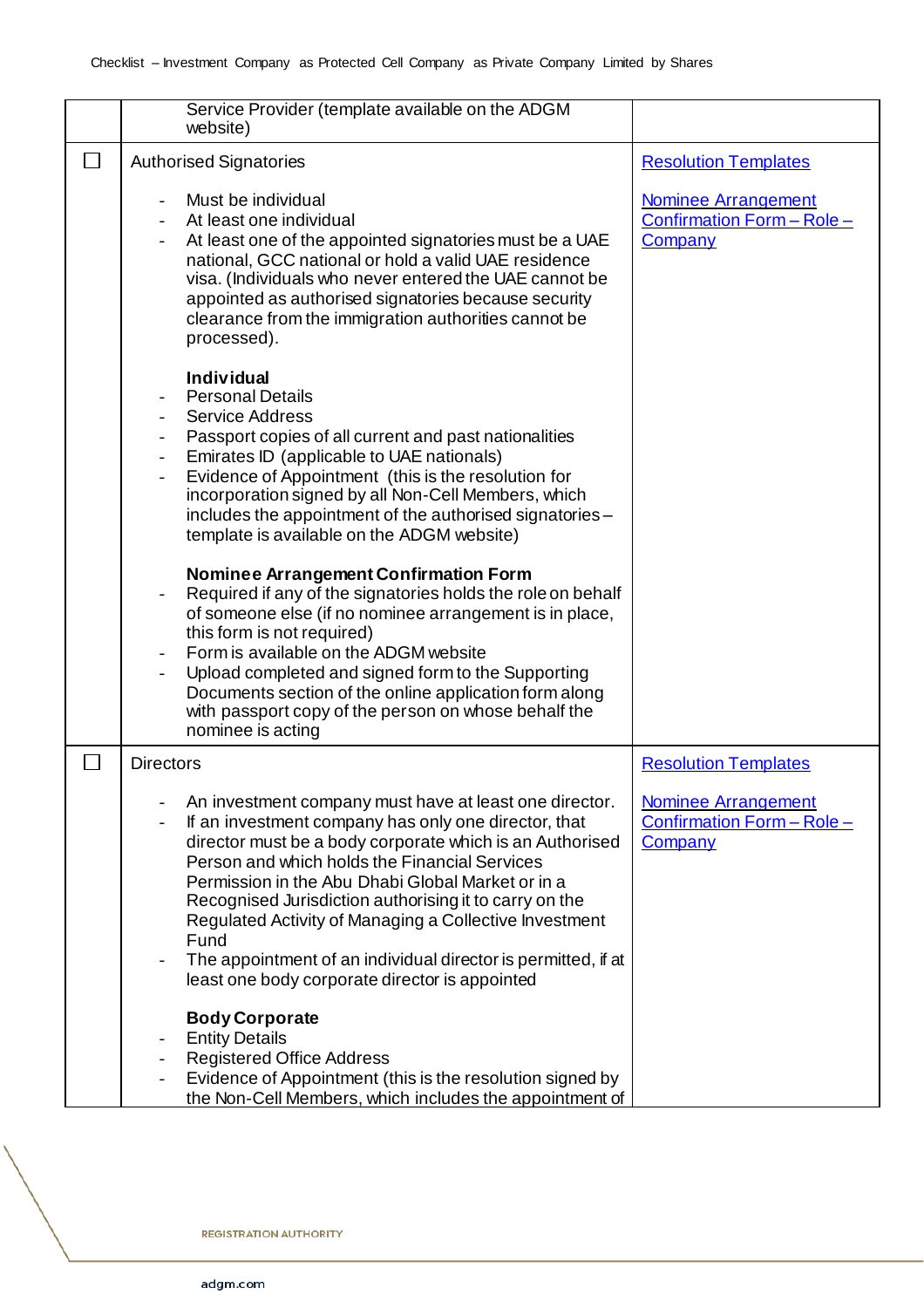| the directors - template is available on the ADGM<br>website)<br>Evidence to carry out regulated activity to manage a<br>collective investment fund Financial Services Permission<br>issued by ADGM Financial Regulatory Services Authority<br>or by another recognized jurisdiction<br>The following documents are only required for non-ADGM<br>$\qquad \qquad \blacksquare$<br>registered body corporate directors:<br>Certificate of Incorporation/Registration (foreign<br>$\circ$<br>language documents must be accompanied by<br>certified legal translation to the English language)<br>Register of members (recently certified as a true<br>$\circ$<br>copy by one of the incumbent directors or<br>company secretary, or registered agent, not more<br>than three months ago, foreign language<br>documents must be accompanied by certified<br>legal translation to the English language)<br>Register of directors (recently certified as a true<br>$\circ$<br>copy by one of the incumbent directors or<br>company secretary, or registered agent, not more<br>than three months ago, foreign language<br>documents must be accompanied by certified<br>legal translation to the English language) |                             |
|----------------------------------------------------------------------------------------------------------------------------------------------------------------------------------------------------------------------------------------------------------------------------------------------------------------------------------------------------------------------------------------------------------------------------------------------------------------------------------------------------------------------------------------------------------------------------------------------------------------------------------------------------------------------------------------------------------------------------------------------------------------------------------------------------------------------------------------------------------------------------------------------------------------------------------------------------------------------------------------------------------------------------------------------------------------------------------------------------------------------------------------------------------------------------------------------------------------|-----------------------------|
| <b>Individual</b><br><b>Personal Details</b><br><b>Service Address</b><br><b>Residential Address</b><br>Passport copies of all current and past nationalities<br>Proof of Residential Address (not more than 3 months<br>old, in the English language may be requested to verify<br>the residential address)<br>Evidence of Appointment (this is the resolution signed by<br>the Non-Cell Members, which includes the appointment of<br>the directors - template is available on the ADGM<br>website)                                                                                                                                                                                                                                                                                                                                                                                                                                                                                                                                                                                                                                                                                                          |                             |
| Nominee Arrangement Confirmation Form<br>Required if any of the directors holds the role on behalf of<br>someone else (if no nominee arrangement is in place, this<br>form is not required)<br>Form is available on the ADGM website<br>Upload completed and signed form to the Supporting<br>Documents section of the online application form along<br>with passport copy of the person on whose behalf the<br>nominee is acting                                                                                                                                                                                                                                                                                                                                                                                                                                                                                                                                                                                                                                                                                                                                                                              |                             |
| Secretary<br>This is not mandatory<br>Can be individual or Body Corporate                                                                                                                                                                                                                                                                                                                                                                                                                                                                                                                                                                                                                                                                                                                                                                                                                                                                                                                                                                                                                                                                                                                                      | <b>Resolution Templates</b> |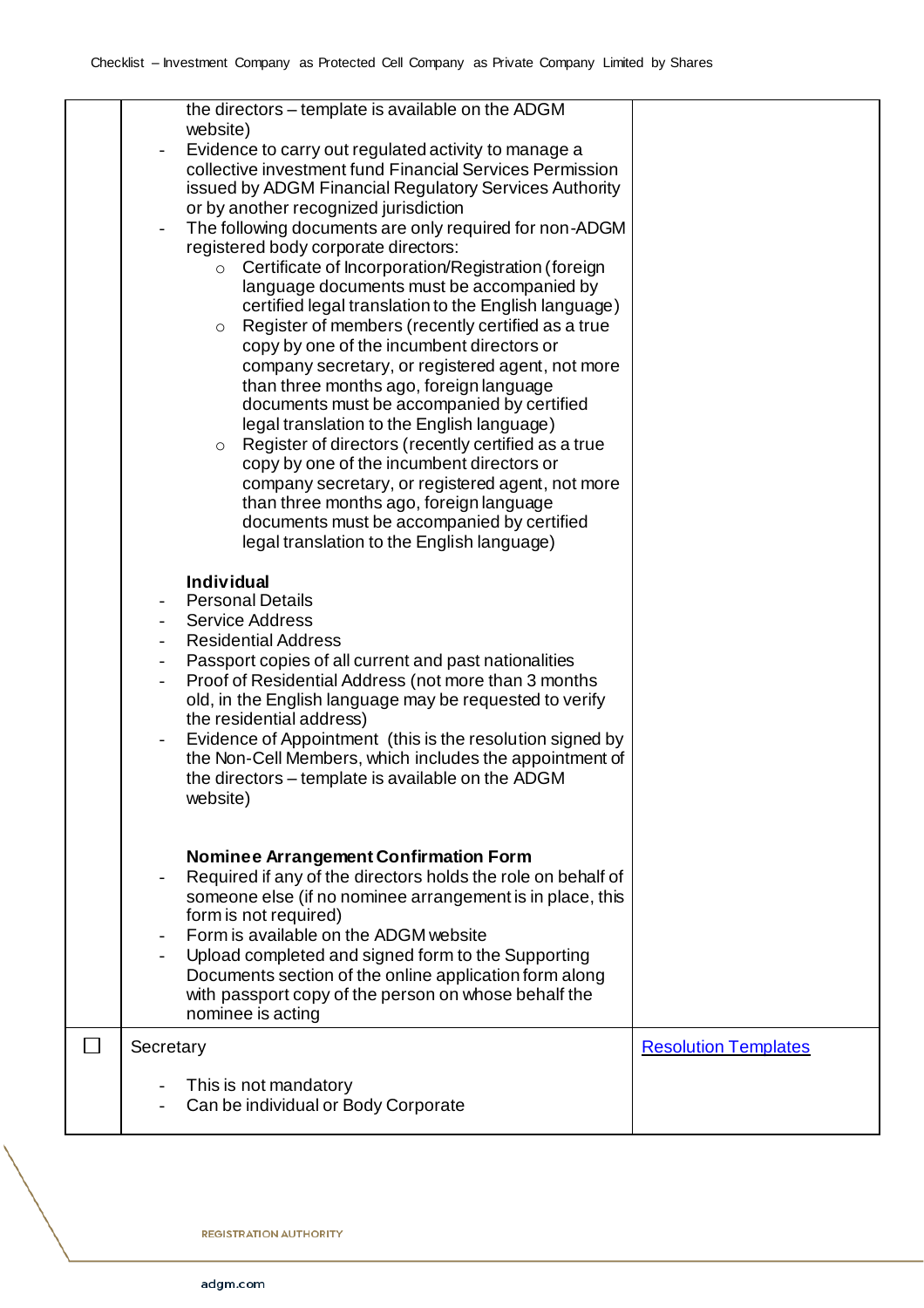| <b>Individual</b>                                           | <b>Nominee Arrangement</b>  |
|-------------------------------------------------------------|-----------------------------|
| <b>Personal Details</b>                                     | Confirmation Form - Role -  |
| <b>Service Address</b>                                      | Company                     |
| Passport copies of all current and past nationalities       |                             |
| Evidence of Appointment (this is the resolution signed by   |                             |
| all Non-Cell Members, foreign language documents must       |                             |
| be accompanied by certified legal translation to the        |                             |
| English language)                                           |                             |
|                                                             |                             |
| <b>Body Corporate</b>                                       |                             |
|                                                             |                             |
| <b>Entity Details</b>                                       |                             |
| <b>Registered Office Address</b>                            |                             |
| Certificate of Incorporation/Registration (foreign language |                             |
| documents must be accompanied by certified legal            |                             |
| translation to the English language)                        |                             |
| Register of members (recently certified as a true copy by   |                             |
| one of the incumbent directors or company secretary, or     |                             |
| registered agent, not more than three months ago, foreign   |                             |
| language documents must be accompanied by certified         |                             |
| legal translation to the English language)                  |                             |
| Register of directors (recently certified as a true copy by |                             |
|                                                             |                             |
| one of the incumbent directors or company secretary, or     |                             |
| registered agent, not more than three months ago, foreign   |                             |
| language documents must be accompanied by certified         |                             |
| legal translation to the English language)                  |                             |
| Evidence of Appointment (this is the resolution signed by   |                             |
| the Non-Cell Members, which includes the appointment of     |                             |
| the directors – template is available on the ADGM           |                             |
| website)                                                    |                             |
|                                                             |                             |
| Nominee Arrangement Confirmation Form                       |                             |
|                                                             |                             |
| Required if any of the secretaries holds the role on behalf |                             |
| of someone else (if no nominee arrangement is in place,     |                             |
| this form is not required)                                  |                             |
| Form is available on the ADGM website                       |                             |
| Upload completed and signed form to the Supporting          |                             |
| Documents section of the online application form along      |                             |
| with passport copy of the person on whose behalf the        |                             |
| nominee is acting                                           |                             |
|                                                             |                             |
| <b>Shares Particulars</b>                                   |                             |
|                                                             |                             |
| Decide on share class, number of issued, how much are       |                             |
| paid and unpaid, and rights attached to the shares          |                             |
| At least one share must be issued at the time of            |                             |
| incorporation                                               |                             |
|                                                             |                             |
| Non-Cell Members                                            | <b>Resolution Templates</b> |
|                                                             |                             |
| Can be individual or Body Corporate                         | <b>Nominee Arrangement</b>  |
|                                                             | <b>Confirmation Form</b>    |
| <b>Individual</b>                                           |                             |
| <b>Personal Details</b>                                     |                             |
|                                                             |                             |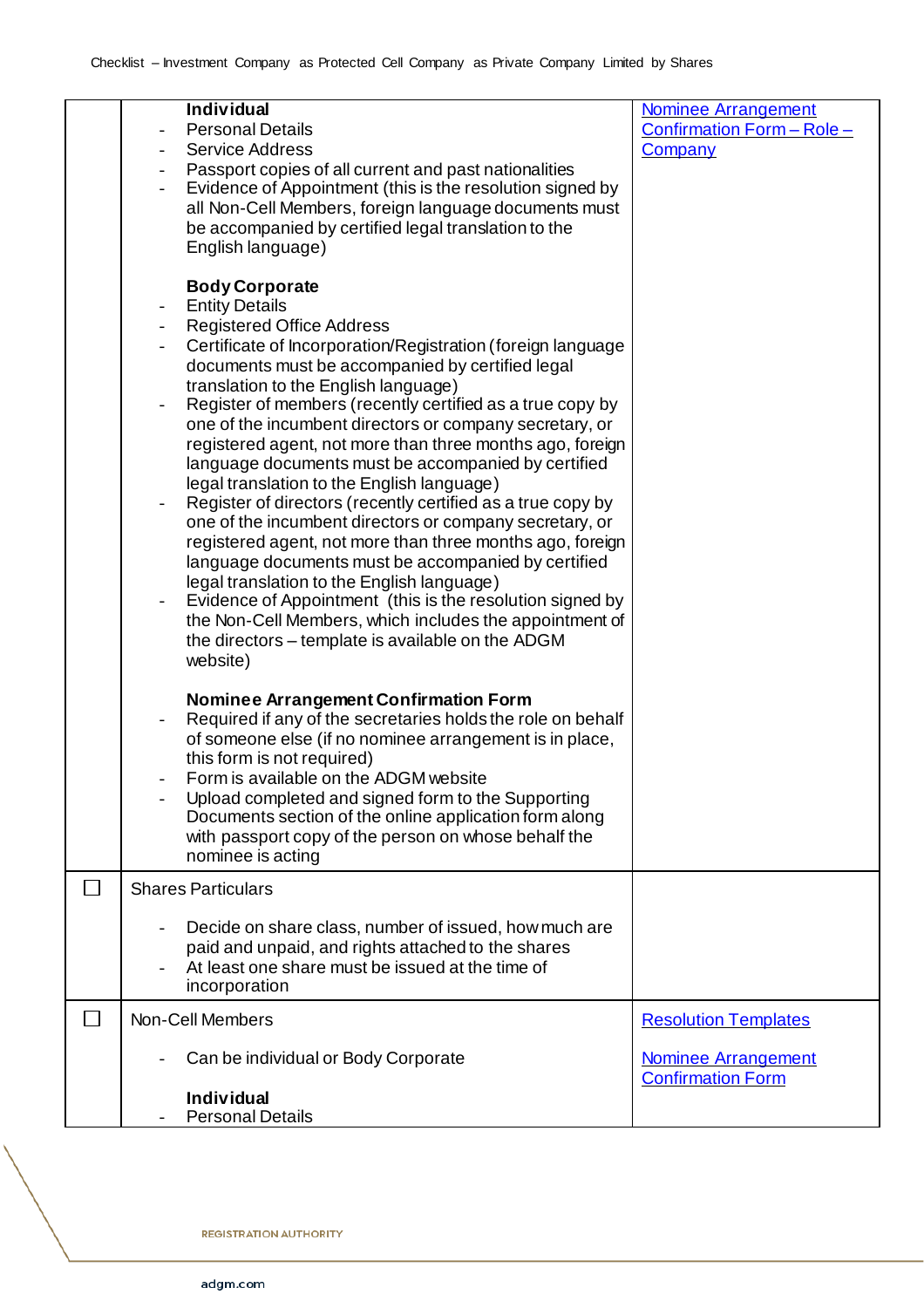|       | <b>Service Address</b>                                                                                               |  |
|-------|----------------------------------------------------------------------------------------------------------------------|--|
|       | Passport copies of all current and past nationalities                                                                |  |
|       | Resolution authorizing Incorporation/Registration of                                                                 |  |
|       | ADGM Entity and Evidence of Appointment (this is the                                                                 |  |
|       | resolution signed by the sole individual shareholder or                                                              |  |
|       | jointly by all individual Non-Cell Members - template is<br>available on the ADGM website)                           |  |
|       |                                                                                                                      |  |
|       | <b>Body Corporate</b>                                                                                                |  |
|       | <b>Entity Details</b>                                                                                                |  |
|       | <b>Registered Office Address</b>                                                                                     |  |
|       | Certificate of Incorporation/Registration (foreign language                                                          |  |
|       | documents must be accompanied by certified legal                                                                     |  |
|       | translation to the English language)                                                                                 |  |
|       | Register of members recently (certified as a true copy by                                                            |  |
|       | one of the incumbent directors or company secretary, or                                                              |  |
|       | registered agent, not more than three months ago, foreign                                                            |  |
|       | language documents must be accompanied by certified                                                                  |  |
|       | legal translation to the English language)                                                                           |  |
|       | Register of directors (recently certified as a true copy by                                                          |  |
|       | one of the incumbent directors or company secretary, or<br>registered agent, not more than three months ago, foreign |  |
|       | language documents must be accompanied by certified                                                                  |  |
|       | legal translation to the English language)                                                                           |  |
|       | Evidence of Appointment (separate board resolution                                                                   |  |
|       | required for each body corporate Non-Cell Members,                                                                   |  |
|       | which includes the appointment of the directors -                                                                    |  |
|       | template is available on the ADGM website)                                                                           |  |
|       | Note: In case there is a combination of body corporate                                                               |  |
|       | and individual Non-Cell Members, then a separate                                                                     |  |
|       | resolution is required from each body corporate Non-Cell                                                             |  |
|       | Member and a separate joint resolution from the                                                                      |  |
|       | individual Non-Cell Members.                                                                                         |  |
|       |                                                                                                                      |  |
|       | Nominee Arrangement Confirmation Form                                                                                |  |
|       | Required if any of the Non-Cell Members holds the role                                                               |  |
|       | on behalf of someone else (if no nominee arrangement is                                                              |  |
|       | in place, this form is not required)                                                                                 |  |
|       | Form is available on the ADGM website                                                                                |  |
|       | Upload completed and signed form to the Supporting                                                                   |  |
|       | Documents section of the online application form along                                                               |  |
|       | with passport copy of the person on whose behalf the                                                                 |  |
|       | nominee is acting                                                                                                    |  |
| Cells |                                                                                                                      |  |
|       |                                                                                                                      |  |
|       | Note: the creation of cells is optional at the time of                                                               |  |
|       | incorporation – cells can be created at the time of                                                                  |  |
|       | incorporation, or post-incorporation by submitting the                                                               |  |
|       | required particulars                                                                                                 |  |
|       |                                                                                                                      |  |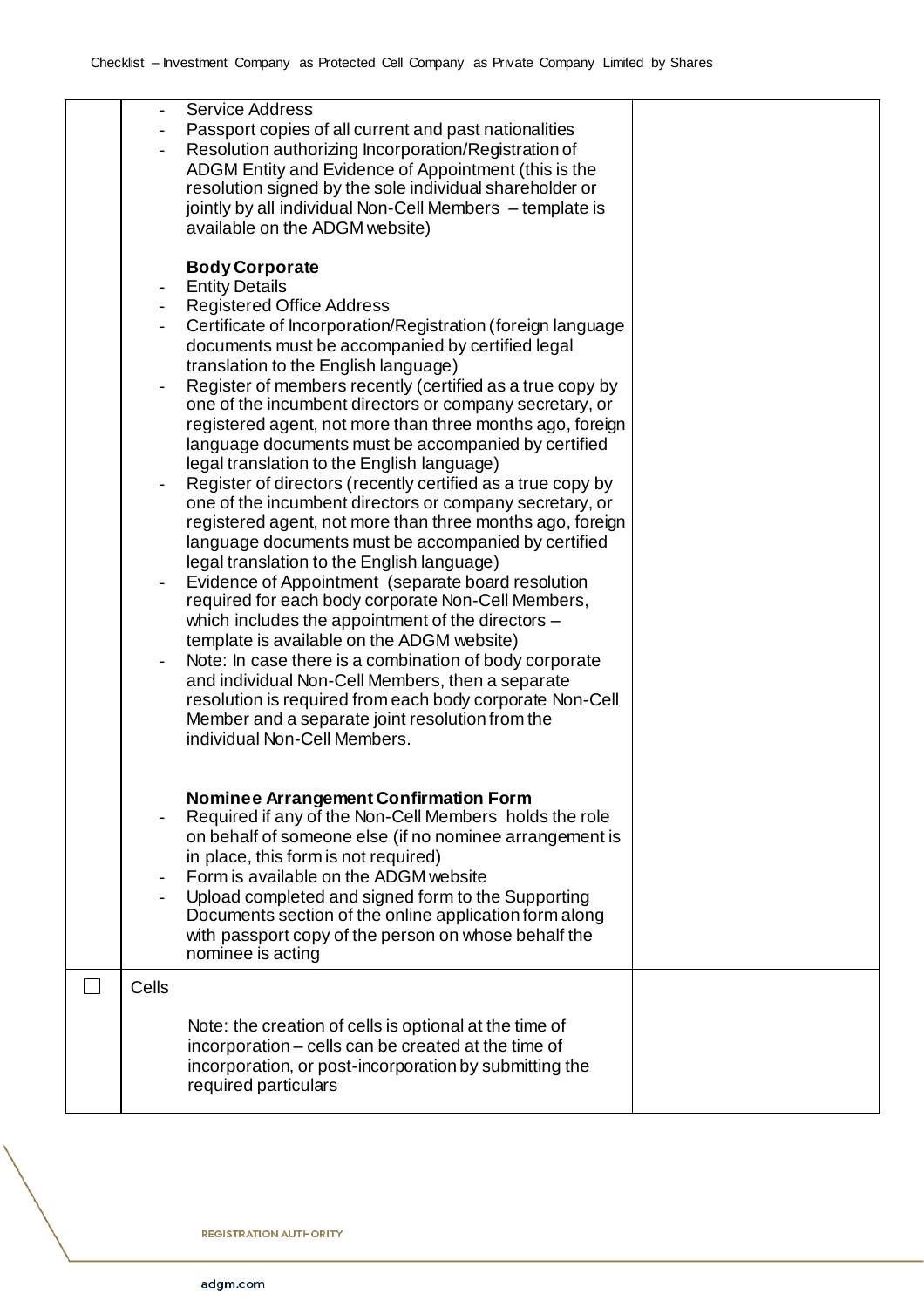| <b>Required Particulars:</b>                                                                                                                                                                                                                                                                                                                                                                                                                                                                            |                              |
|---------------------------------------------------------------------------------------------------------------------------------------------------------------------------------------------------------------------------------------------------------------------------------------------------------------------------------------------------------------------------------------------------------------------------------------------------------------------------------------------------------|------------------------------|
| <b>Names of Cells:</b>                                                                                                                                                                                                                                                                                                                                                                                                                                                                                  |                              |
| As per s1063. Names of protected cell companies:[]<br>(3) A protected cell company must assign a distinctive<br>name to each of its cells that- (a) distinguishes the cell<br>from any other cell of the company, and (b) ends with the<br>words 'Protected Cell' or with the abbreviation 'PC'. (4)<br>Sections 52 and 53 (specifying how the name of a limited<br>company must end) shall not apply to a cell of a protected<br>cell company where the cell has the features of a limited<br>company. |                              |
| <b>Shareholder Special Resolution:</b>                                                                                                                                                                                                                                                                                                                                                                                                                                                                  |                              |
| As per s299 of the ADGM Companies Regulations "[] A<br>special resolution of the members (or of a class of<br>members) of a company means a resolution passed by a<br>majority of not less than 75%. []"<br>As per s 1048. Cell companies may create cells of the<br>ADGM Companies Regulations, this special resolution<br>must mention the cell name and "[] must specify the<br>terms of the articles of the cell that will apply to the cell<br>$[]^n$                                              |                              |
| <b>Ultimate Beneficial Owners</b>                                                                                                                                                                                                                                                                                                                                                                                                                                                                       | Guidance - Beneficial        |
| Applicable if an individual or body corporate owns 25% or<br>more of the company<br>Can be individual or Body Corporate<br>Document of Beneficial Ownership Distribution (this can<br>be the body corporate Non-Cell Member's group chart or<br>body corporate Non-Cell Member's register of<br>shareholders)                                                                                                                                                                                           | <b>Ownership and Control</b> |
|                                                                                                                                                                                                                                                                                                                                                                                                                                                                                                         |                              |
| <b>Individual</b>                                                                                                                                                                                                                                                                                                                                                                                                                                                                                       |                              |
| <b>Personal Details</b>                                                                                                                                                                                                                                                                                                                                                                                                                                                                                 |                              |
| <b>Service Address</b><br>Passport copies of all current and past nationalities                                                                                                                                                                                                                                                                                                                                                                                                                         |                              |
| <b>Body Corporate</b><br><b>Entity Details</b>                                                                                                                                                                                                                                                                                                                                                                                                                                                          |                              |
| <b>Registered Office Address</b>                                                                                                                                                                                                                                                                                                                                                                                                                                                                        |                              |
| Register of members recently (certified as a true copy by<br>one of the incumbent directors or company secretary, or<br>registered agent, not more than three months ago, foreign<br>language documents must be accompanied by certified<br>legal translation to the English language)                                                                                                                                                                                                                  |                              |

**REGISTRATION AUTHORITY**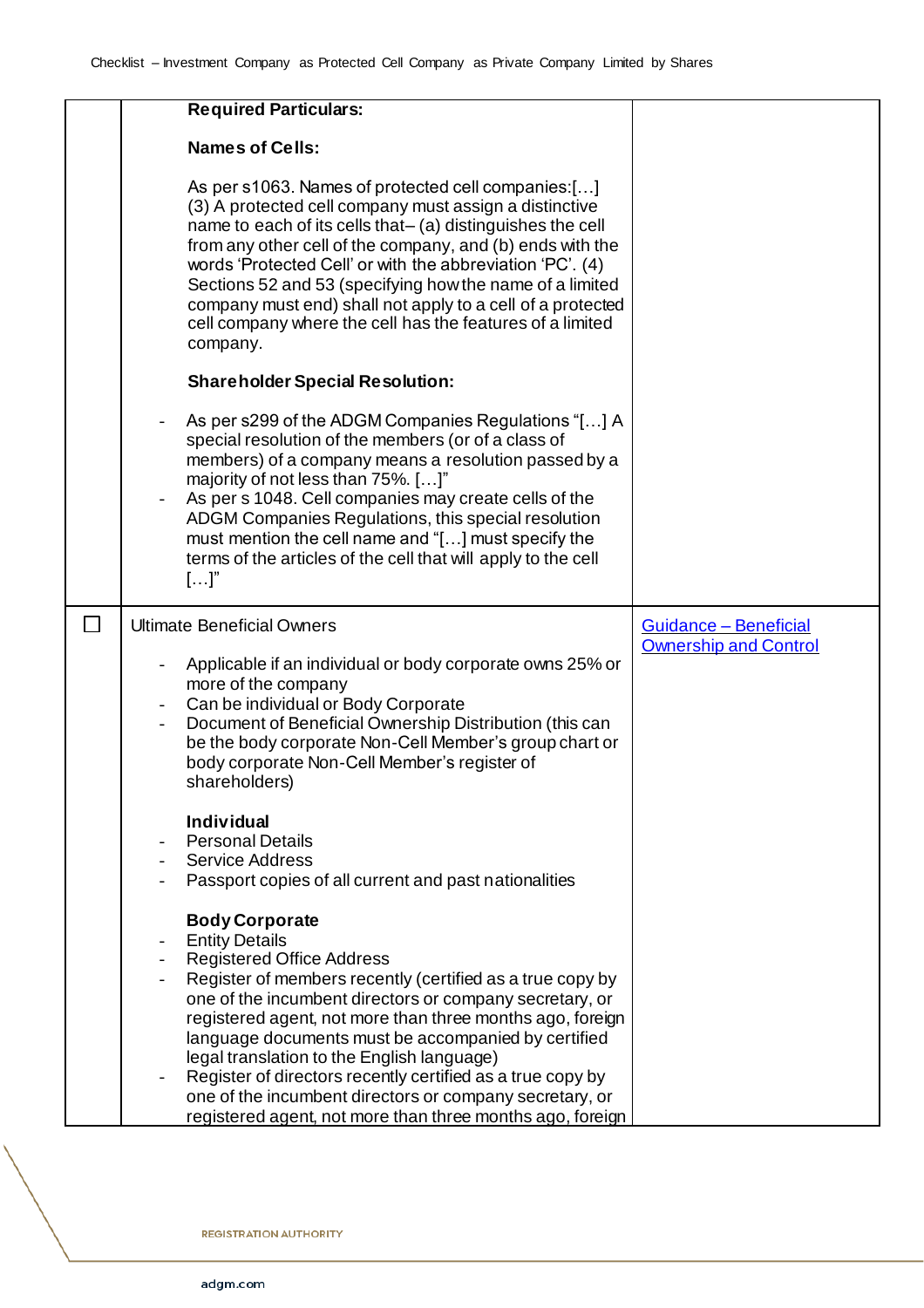| language documents must be accompanied by certified<br>legal translation to the English language)                                                                                                                                                                                                                                                                                          |                                   |
|--------------------------------------------------------------------------------------------------------------------------------------------------------------------------------------------------------------------------------------------------------------------------------------------------------------------------------------------------------------------------------------------|-----------------------------------|
| Nominee Arrangement Confirmation Form<br>Confirm if any of the Ultimate Beneficial Owners holds the<br>role on behalf of someone else by filling up this form (if<br>not applicable, choose no but the form must still be<br>submitted)<br>Form is available on the ADGM website<br>Upload completed and signed form to the Supporting<br>Documents section of the online application form |                                   |
| Data Protection and Data Protection Contact Person                                                                                                                                                                                                                                                                                                                                         | <b>Guidance - Data Protection</b> |
| Must provide details of the contact person<br>Complete all applicable questions<br><b>Refer: Data Protection Guidance Note</b>                                                                                                                                                                                                                                                             |                                   |
| <b>DP Contact Person</b><br><b>Personal Details</b><br>Service Address and contact details                                                                                                                                                                                                                                                                                                 |                                   |
| Source of wealth Declaration Form                                                                                                                                                                                                                                                                                                                                                          | <b>Sources of Wealth</b>          |

## **REGISTRATION OF COMPANY – INITIAL REGISTRATION FEES – INVESTMENT COMPANY AS PROTECTED CELL COMPANY AS PRIVATE COMPANY LIMITED BY SHARES**

| <b>Description</b>                                                                                            | <b>Amount</b>    |
|---------------------------------------------------------------------------------------------------------------|------------------|
| Application for reserving a name                                                                              | <b>USD 200</b>   |
| Application of Incorporation of a Protected Cell Company as<br>Private Limited by Shares (Investment Company) | <b>USD 1,000</b> |
| <b>Issuance of commercial license</b>                                                                         | <b>USD 400</b>   |
| <b>Business Activity Fee</b>                                                                                  |                  |
| <b>Data Protection</b>                                                                                        | <b>USD 300</b>   |
| <b>Total</b>                                                                                                  | <b>USD 1,900</b> |

**REGISTRATION AUTHORITY**